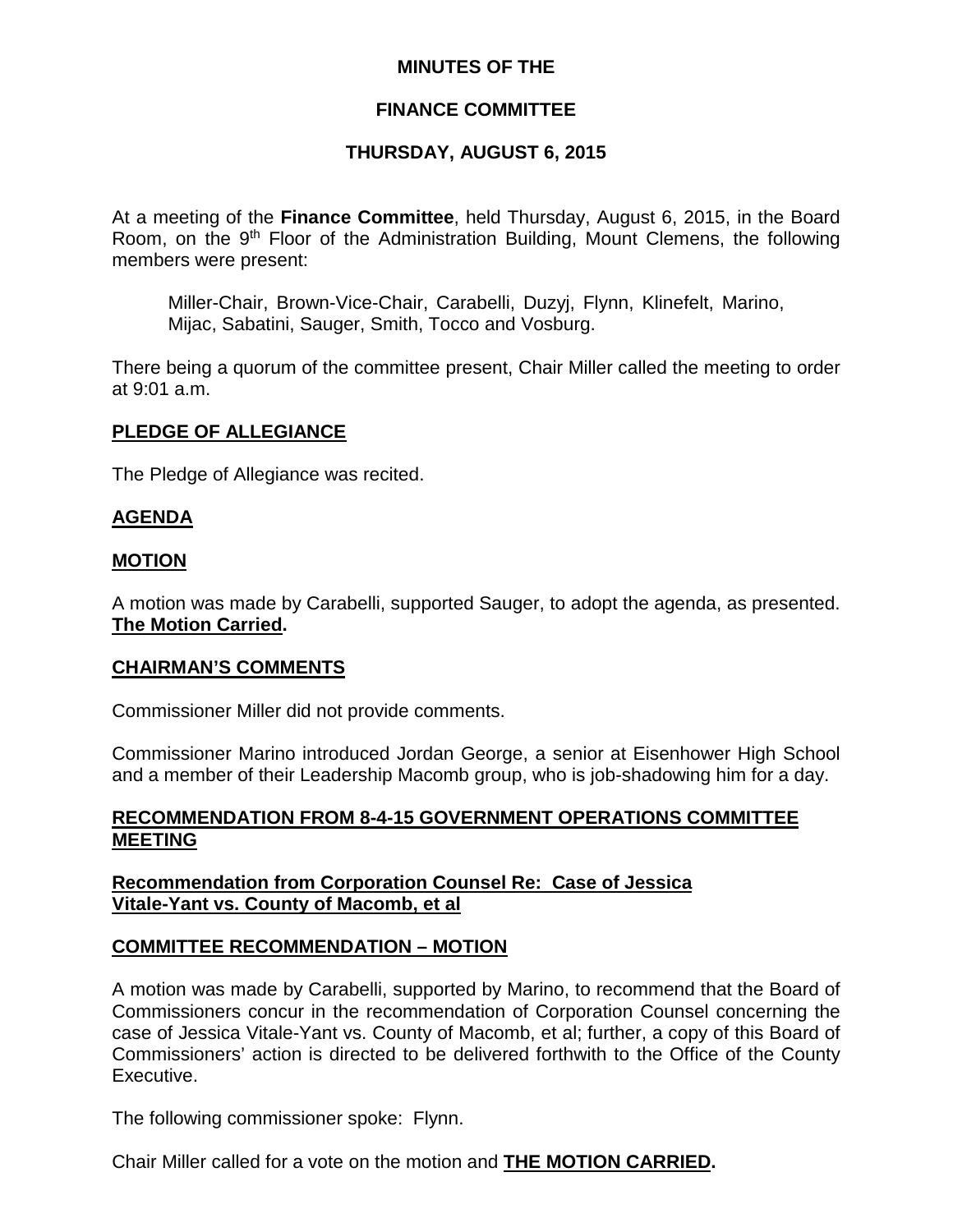# **RECOMMENDATION FROM 8-5-15 JUSTICE AND PUBLIC SAFETY COMMITTEE MEETING**

# **Budget Amendment/Michigan Medical Marijuana Program/Sheriff**

## **COMMITTEE RECOMMENDATION – MOTION**

A motion was made by Carabelli, supported by Vosburg, to recommend that the Board of Commissioners concur with the Sheriff's Office's request to increase the calendar grant fund budget allowing the acceptance of Michigan Medical Marijuana Program (M.M.M.P.) grant funds awarded to the Sheriff's Office by the State of Michigan-Department of Licensing and Regulatory Affairs in the amount of \$63,198; the term of this grant is nine months from 1-1-2015 through 9-15-2015; further, this budget action addresses budgetary issues only. It does not constitute the Commission's approval of any County contract. If a contract requires Commission approval under the County's Contracting Policy or the County's Procurement Ordinance, such approval must be sought separately; further, a copy of this Board of Commissioners' action is directed to be delivered forthwith to the Office of the County Executive. **THE MOTION CARRIED.**

#### **ITEM WAIVED BY INFRASTRUCTURE/ECONOMIC DEVELOPMENT COMMITTEE CO-CHAIRS**

## **Utica Remediation and Redevelopment Contracts/OCE**

## **COMMITTEE RECOMMENDATION – MOTION**

A motion was made by Carabelli, supported by Marino, to recommend that the Board of Commissioners approve the Brownfield Redevelopment Loan Contract between Michigan Department of Environmental Quality and Macomb County; further, a copy of this Board of Commissioners' action is directed to be delivered forthwith to the Office of the County Executive.

Chair Miller determined there were two items: (1) the acceptance of the grant and (2) a reimbursement agreement between the County and General Sports. He indicated the motion made by Commissioner Carabelli would address the acceptance of the CMI grant, but discussion would take place on both items.

Jeff Schroeder from the Planning & Economic Development Department was present to provide more information regarding the Clean Michigan Initiative (CMI) grant through the DEQ and the Utica project.

Corporation Counsel John Schapka and BOC Independent Counsel Scott Smith were on hand to provide clarification and explanation.

Mr. Schroeder also provided an explanation of other cleanup activities and grants related to the project.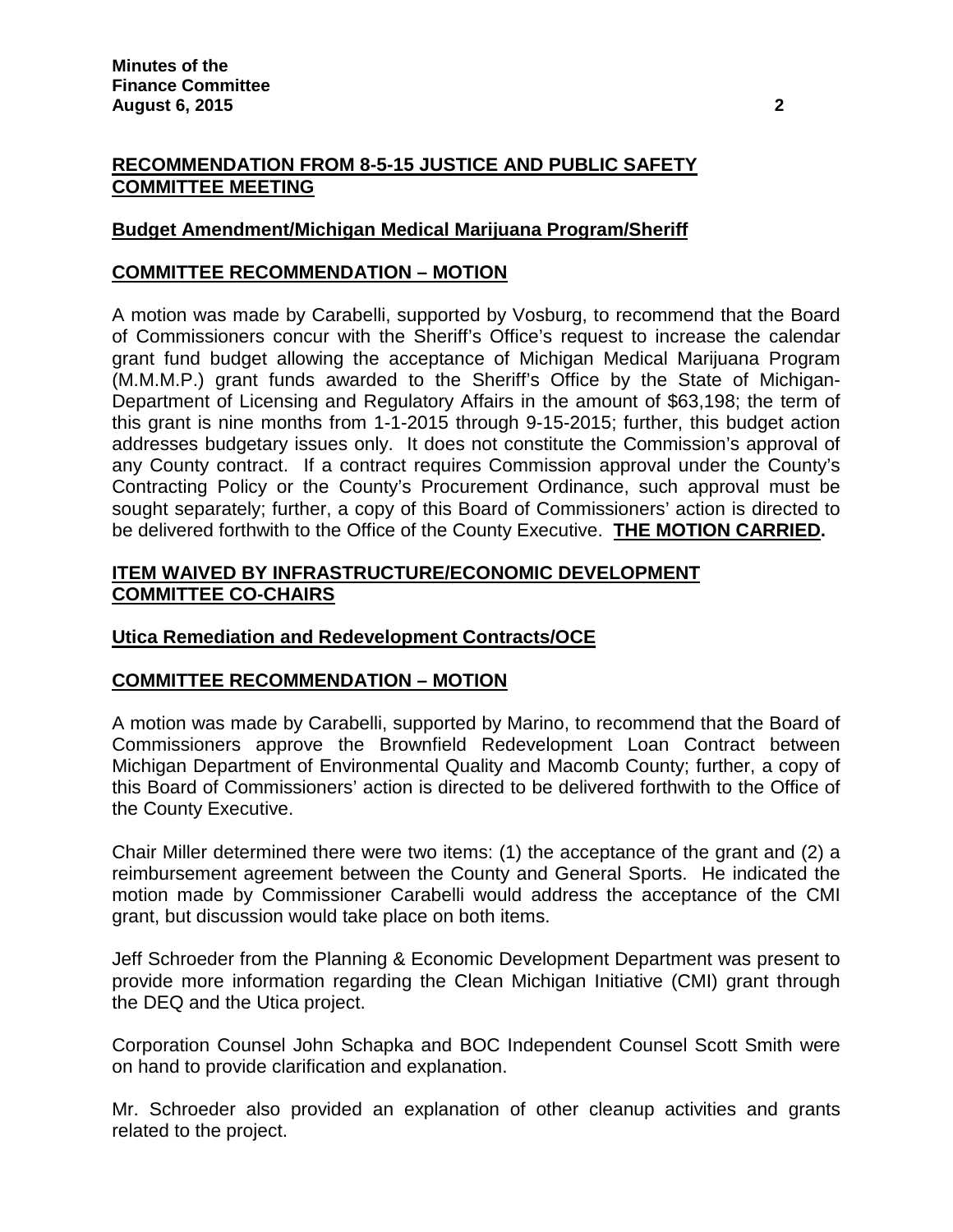The following commissioners spoke: Carabelli, Flynn, Klinefelt and Miller.

A roll call vote was taken on the motion as follows:

Voting Yes were Carabelli, Duzyj, Flynn, Klinefelt, Marino, Mijac, Sabatini, Sauger, Smith, Tocco and Vosburg. There were 11 "Yes" votes.

Voting No was Miller. There was 1 "No" vote.

## **THE MOTION CARRIED.**

## **COMMITTEE RECOMMENDATION – MOTION**

A motion was made by Carabelli, supported by Smith, to recommend that the Board of Commissioners approve the Environmental Response and Reimbursement Agreement between GS Entertainment LLC and Macomb County; further, a copy of this Board of Commissioners' action is directed to be delivered forthwith to the Office of the County Executive.

A roll call vote was taken as follows:

Voting Yes were Carabelli, Duzyj, Flynn, Klinefelt, Marino, Mijac, Sabatini, Sauger, Smith, Tocco and Vosburg. There were 11 "Yes" votes.

Voting No was Miller. There was 1 "No" vote.

## **THE MOTION CARRIED.**

## **BUDGET AMENDMENT/2015 DEBT SERVICE FUND/FINANCE**

## **COMMITTEE RECOMMENDATION – MOTION**

A motion was made by Sauger, supported by Carabelli, to recommend that the Board of Commissioners approve an amendment to the 2015 budget to decrease the General Fund transfer out to the Debt Service Fund in the amount of \$891,805, with corresponding decreases in transfers in from the General Fund and principal and interest expense in the Debt Service Fund; further, this budget action addresses budgetary issues only. It does not constitute the Commission's approval of any County contract. If a contract requires Commission approval under the County's Contracting Policy or the County's Procurement Ordinance, such approval must be sought separately; further, a copy of this Board of Commissioners' action is directed to be delivered forthwith to the Office of the County Executive.

Steve Smigiel gave an overview of the budget amendment and provided information on the debt service.

Chair Miller called for a vote on the motion and **THE MOTION CARRIED.**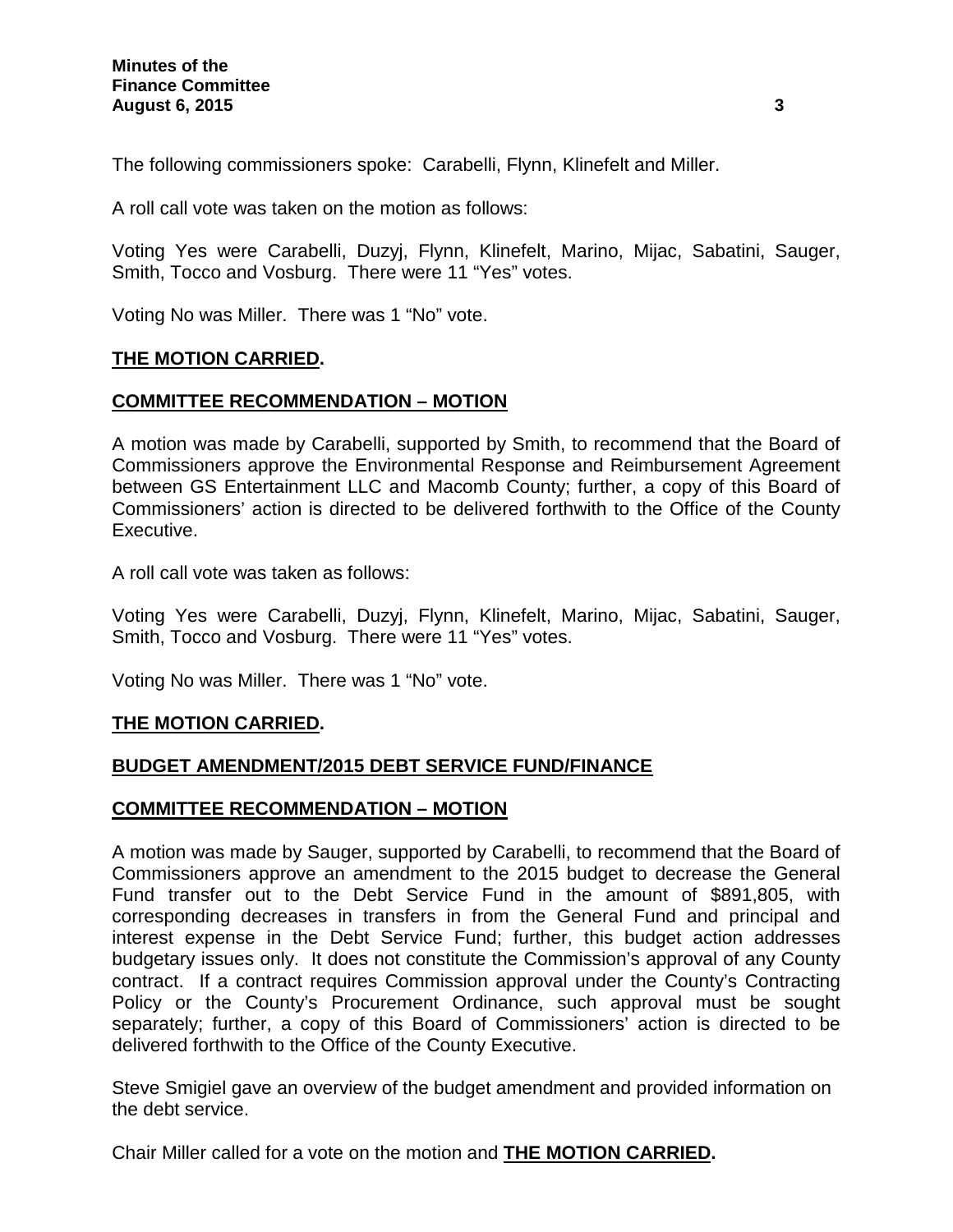# **BUDGET AMENDMENT/2015 LIQUOR TAX REVENUE BUDGET/FINANCE**

#### **COMMITTEE RECOMMENDATION – MOTION**

A motion was made by Carabelli, supported by Flynn, to recommend that the Board of Commissioners approve an amendment to the 2015 liquor tax revenue budget in the General Fund in the amount of \$2,092,255 and increase the General Fund transfer to the Substance Abuse Fund in the amount of \$1,046,127 as a result of revised revenue estimates provided by the State of Michigan; further, this budget action addresses budgetary issues only. It does not constitute the Commission's approval of any County contract. If a contract requires Commission approval under the County's Contracting Policy or the County's Procurement Ordinance, such approval must be sought separately; further, a copy of this Board of Commissioners' action is directed to be delivered forthwith to the Office of the County Executive.

Mr. Smigiel gave an overview of the funds coming in from the Liquor Tax, details of the state statute and requirements for contributing to substance abuse disorder programs.

The following commissioners spoke: Carabelli and Duzyj.

Chair Miller called for a vote on the motion and **THE MOTION CARRIED.**

## **BUDGET AMENDMENT/PROPERTY TAX REVENUE/FINANCE**

## **COMMITTEE RECOMMENDATION – MOTION**

A motion was made by Carabelli, supported by Vosburg, to recommend that the Board of Commissioners approve a budget amendment to increase property tax revenue in the General Fund in the amount of \$4,035,434 to reflect 2015 taxable values as compiled by the Equalization Department; further, this budget action addresses budgetary issues only. It does not constitute the Commission's approval of any County contract. If a contract requires Commission approval under the County's Contracting Policy or the County's Procurement Ordinance, such approval must be sought separately; further, a copy of this Board of Commissioners' action is directed to be delivered forthwith to the Office of the County Executive.

Mr. Smigiel gave an overview indicating an increase in property tax revenues; all increases will be folded into the 2015 budget.

Chair Miller called for a vote on the motion and **THE MOTION CARRIED.**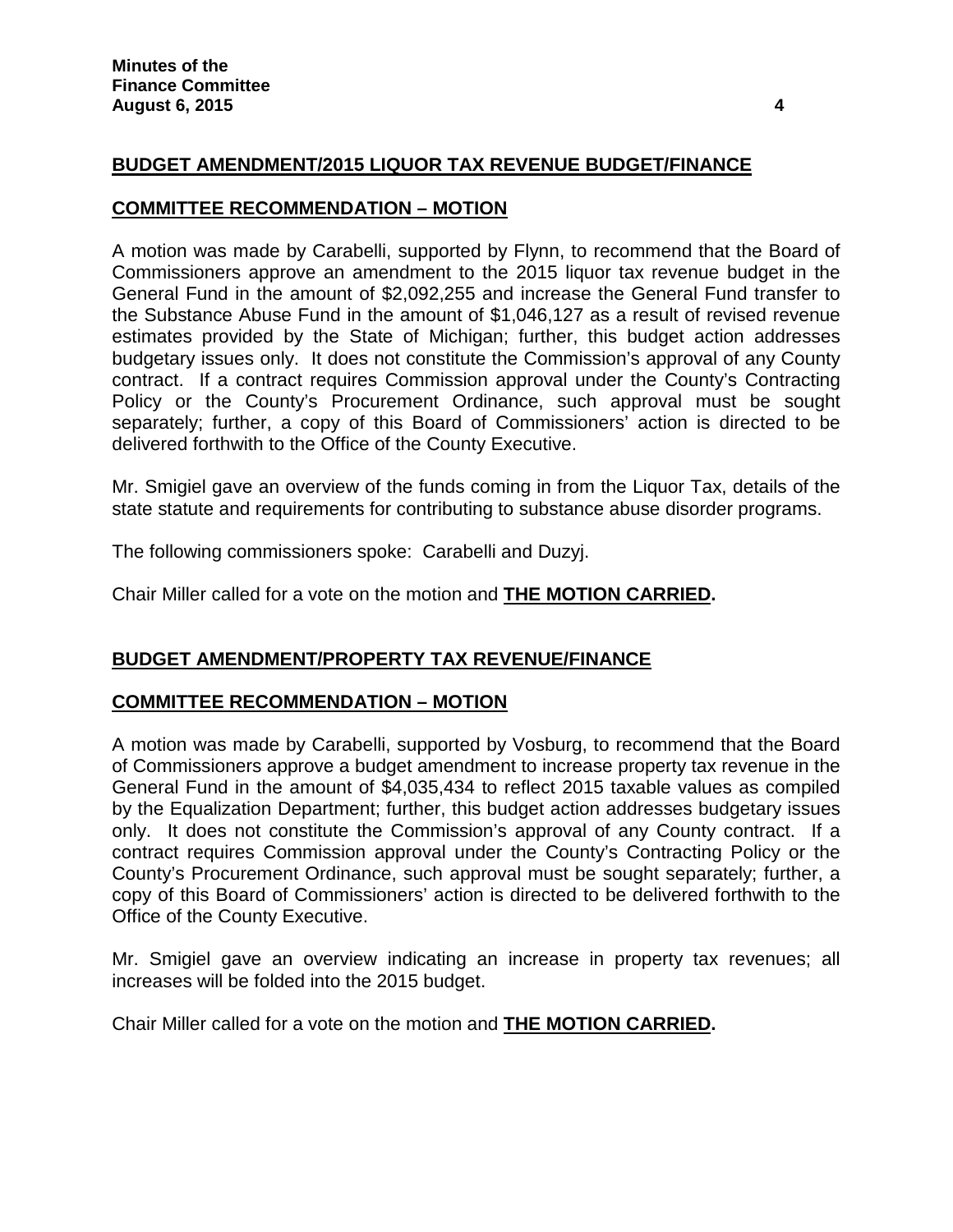## **ADOPTION OF PROCLAMATIONS**

#### **COMMITTEE RECOMMENDATION – MOTION**

A motion was made by Flynn, supported by Marino, to recommend that the Board of Commissioners adopt the following proclamations:

Commending Chippewa Valley High School Class of  $1965 - 50<sup>th</sup>$  Anniversary **(offered by Miller)** and

Honoring Mount Clemens Public Library – 150<sup>th</sup> Anniversary (offered by Miller).

#### **THE MOTION CARRIED.**

#### **ADOPTION OF RESOLUTIONS**

**Opposing the Construction of an Underground Nuclear Waste Repository in Ontario, Canada, nor any Other Underground Repository be Constructed in the Great Lakes Basin, in Canada, the United States or any First Nation Property (offered by Miller)**

#### **COMMITTEE RECOMMENDATION – MOTION**

A motion was made by Marino, supported by Tocco, to recommend that the Board of Commissioners adopt a resolution opposing the construction of an underground Nuclear Waste Repository in Ontario, Canada, nor any Other Underground Repository be Constructed in the Great Lakes Basin, in Canada, the United States or any First Nation Property. **THE MOTION CARRIED.**

# **Supporting U.S. Senate Bill 1659, Voting Rights Advancement Act (VRAA) of 2015 (offered by Miller)**

#### **COMMITTEE RECOMMENDATION – MOTION**

A motion was made by Tocco, supported by Flynn, to recommend that the Board of Commissioners adopt a resolution supporting U.S. Senate Bill 1659, Voting Rights Advancement Act (VRAA) of 2015.

A roll call vote was taken as follows:

Voting Yes were Duzyj, Flynn, Klinefelt, Mijac, Miller, Sauger, Smith and Tocco. There were 8 "Yes" votes.

Voting No were Carabelli, Marino, Sabatini and Vosburg. There were 4 "No" votes.

## **THE MOTION CARRIED.**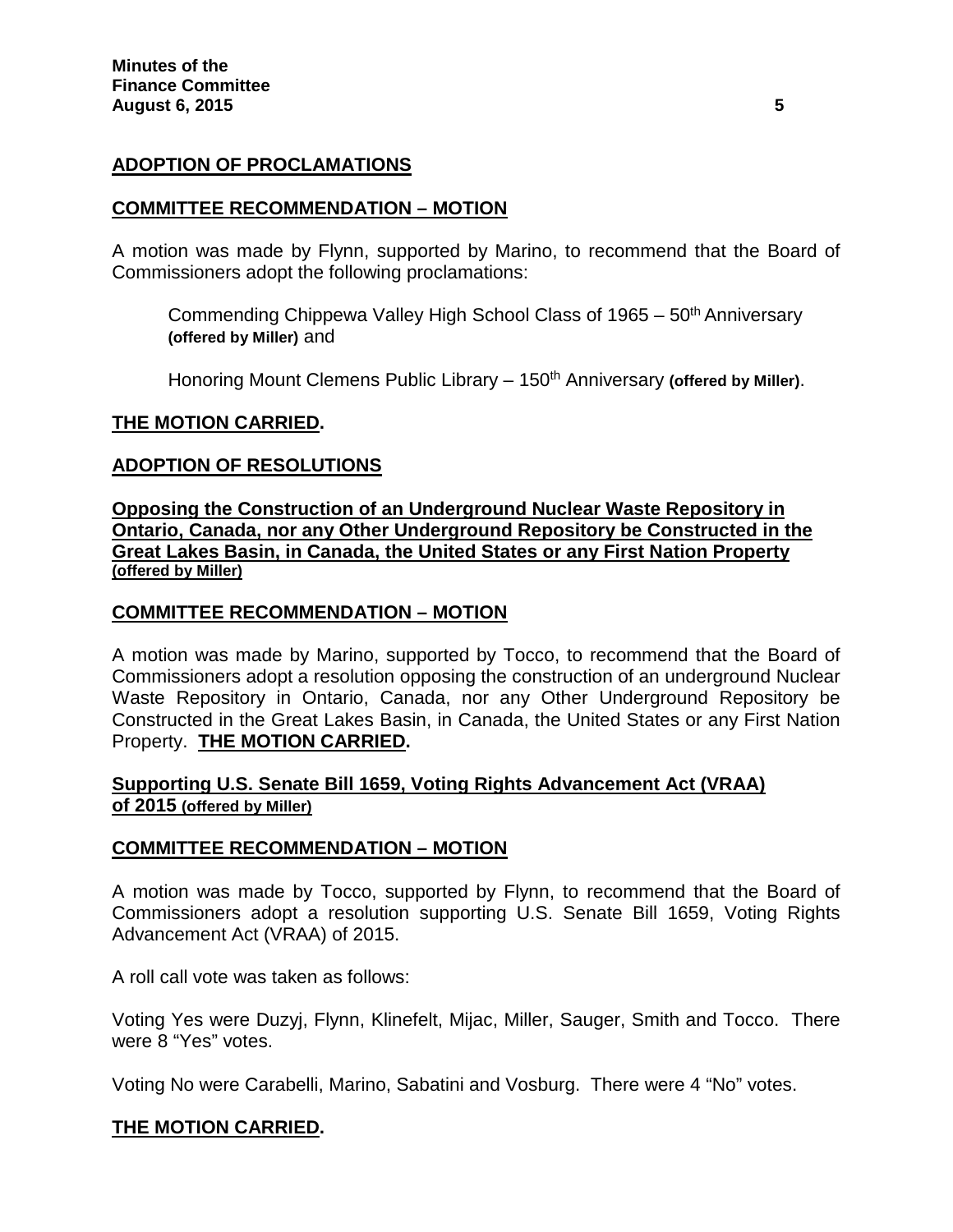# **Supporting MyCare Health Center and Celebration of the 2015 National Health Center Week (offered by Duzyj)**

# **COMMITTEE RECOMMENDATION – MOTION**

A motion was made by Duzyj, supported by Klinefelt, to recommend that the Board of Commissioners adopt a resolution supporting MyCare Health Center and celebration of the 2015 National Health Center Week. **THE MOTION CARRIED.**

# **DEPARTMENT BUDGET REVIEW – TREASURER**

Finance Director Steve Smigiel summarized the budget for the Treasurer's Office.

Jerry Moffitt, Chief Deputy Treasurer, gave an overview of programs and state statute updates that affect the Treasurer's Office. He also provided more information and justification for the additional position as well as the purchase of chairs which were requested. He also spoke briefly about the STEP program which aims to help keep residents in their homes.

The following commissioner spoke: Flynn.

#### **MOTION**

A motion was made by Marino, supported by Carabelli, to receive and file the department budget review for the Treasurer's Office. **The Motion Carried.**

## **ANNUAL UPDATE – RETIREMENT COMMISSION**

Mr. Smigiel gave a presentation which consisted of a general, high-level, historical overview and a basic status update of the pension system.

Michael Holycross, Executive Director and Institutional Consulting Director from Graystone Consulting, summarized the information provided about pension fund performance/rankings and pension funding ratio. He stated that excess performance in prior calendar years and Michigan public fund funding ratio distribution is still in process of being reconciled.

The following commissioners spoke: Duzyj, Sabatini and Marino.

## **MOTION**

A motion was made by Carabelli, supported by Mijac, to receive and file the annual update on the Retirement Commission. **The Motion Carried.**